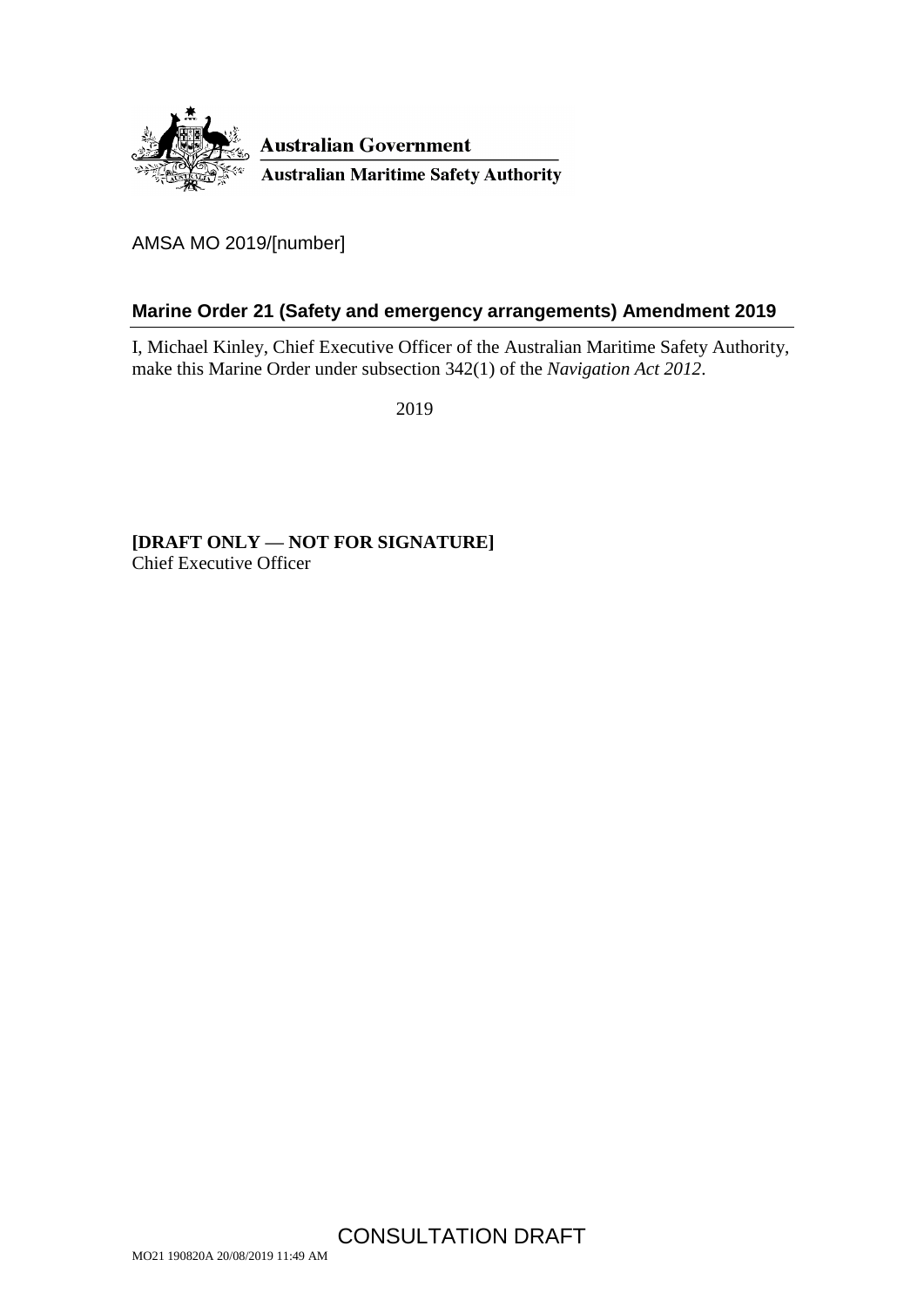#### **1 Name of Marine Order**

This Marine Order is *Marine Order 21 (Safety and emergency arrangements) Amendment 2019*.

#### **2 Commencement**

This Marine Order commences on .

#### **3 Amendment of** *Marine Order 21 (Safety and emergency arrangements) 2016*

Schedule 1 amends *Marine Order 21 (Safety and emergency arrangements) 2016*.

# CONSULTATION DRAFT